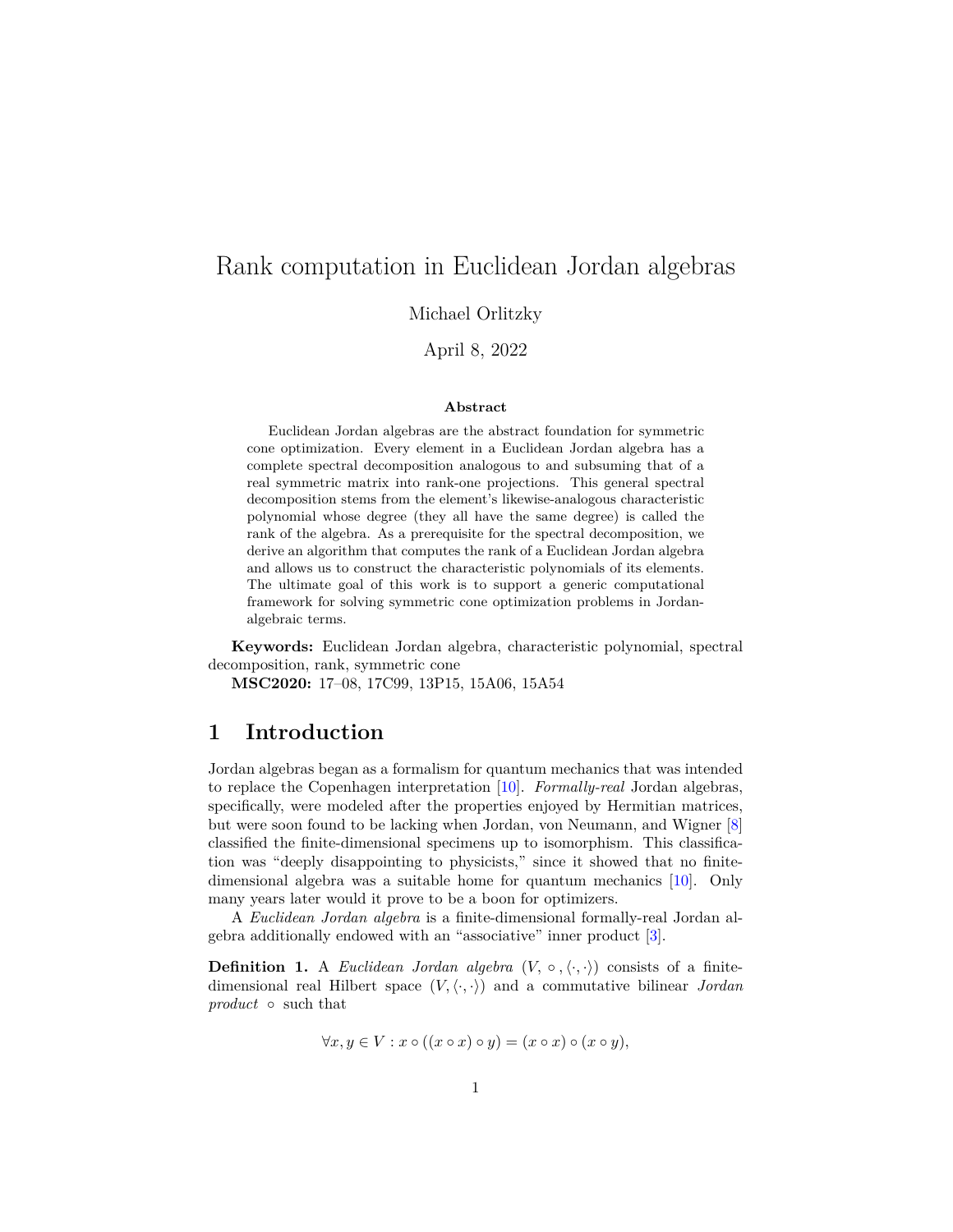$\forall x, y, z \in V : \langle x \circ y, z \rangle = \langle y, x \circ z \rangle,$ 

and having a multiplicative unit element  $1_V \in V$  such that

$$
\forall x \in V : 1_V \circ x = x.
$$

Euclidean Jordan algebras arise in optimization because many of the cones used in conic optimization are the cone of squares in some Euclidean Jordan algebra. After publication in 1984 [\[9\]](#page-14-3), Karmarkar's interior point methods were quickly extended to second-order and semidefinite cone programs—special cases that can be solved efficiently. Nesterov and Nemirovskii [\[11\]](#page-14-4) showed in 1994 that a general cone program can be solved efficiently if one knows a *self-concordant* barrier function for the cone, and this coincided fortuitously with the publication of Faraut and Kor´anyi's *Analysis on Symmetric Cones*, likely the most compre-hensive and oft-cited reference on Euclidean Jordan algebras [\[3\]](#page-14-2). Shortly there-after, Güler [\[7\]](#page-14-5) pointed out that self-concordant barrier functions are known for the self-dual homogeneous (now called *symmetric*) cones that are nothing other than the cones of squares in Euclidean Jordan algebras.

Since Jordan algebras were modeled upon the Hermitian matrices, it is no surprise that the operation  $X \circ Y := (XY + YX)/2$  and the trace inner-product turn the spaces of *n*-by-*n* real-symmetric or complex-Hermitian matrices into Euclidean Jordan algebras whose unit element is the identity matrix and whose cone of squares is the positive-semidefinite cone. Particularly for us, these will serve as canonical examples of Euclidean Jordan algebras. Here is another.

<span id="page-1-1"></span>**Example 1** (Jordan spin algebra). In  $V = \mathbb{R}^n$  with the usual inner product, let  $x := (x_1, \bar{x})^T \in \mathbb{R} \times \mathbb{R}^{n-1}$  be written in block form and likewise for *y*. Then

$$
x \circ y \coloneqq \begin{bmatrix} x_1 \\ \bar{x} \end{bmatrix} \circ \begin{bmatrix} y_1 \\ \bar{y} \end{bmatrix} = \begin{bmatrix} \langle x, y \rangle \\ y_1 \bar{x} + x_1 \bar{y} \end{bmatrix}
$$

is a commutative bilinear operation with unit element  $1_V = (1, \bar{0})^T$  satisfying [Definition 1.](#page-0-0) As a result,  $(\mathbb{R}^n, \circ, \langle \cdot, \cdot \rangle)$  forms a Euclidean Jordan algebra known as the *Jordan spin algebra*. Its cone of squares is the second-order cone.

Motivated by the connection between symmetric cones and Euclidean Jordan algebras, Faybusovich embarked on a quest to show that certain interior-point methods can be described directly in Jordan-algebraic terms  $[4, 5, 6]$  $[4, 5, 6]$  $[4, 5, 6]$  $[4, 5, 6]$  $[4, 5, 6]$ . As a result, we can now solve a broad class of optimization problems by performing computations in Euclidean Jordan algebras. Many of these computations are tractable because the algebra is finite-dimensional and the Jordan product is bilinear. The spectral decomposition, in contrast, remains slippery.

<span id="page-1-0"></span>**Theorem 1** (Faraut and Korányi [\[3\]](#page-14-2), Theorems III.1.1–2). If  $(V, \circ, \langle \cdot, \cdot \rangle)$  is a *Euclidean Jordan algebra of rank r and if x* ∈ *V , then there exists a Jordan frame*  ${c_1, c_2, ..., c_r}$  *in V and real numbers*  $\lambda_1 \geq \lambda_2 \geq ... \geq \lambda_r$  *such that* 

$$
x = \lambda_1 c_1 + \lambda_2 c_2 + \cdots + \lambda_r c_r.
$$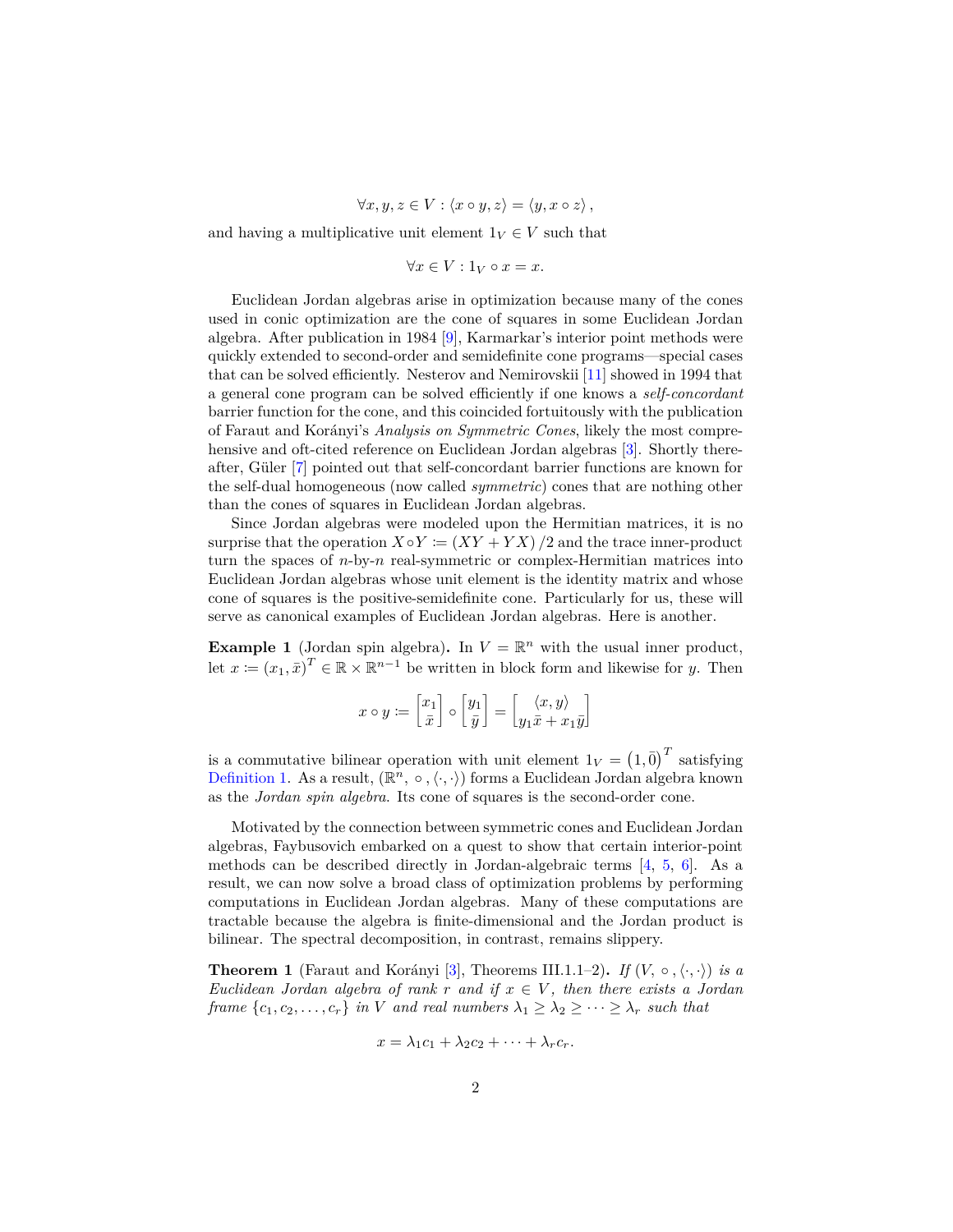In this *spectral decomposition* of *x*, the  $\lambda_i$  are called the *eigenvalues* of *x* and they are independent of the Jordan frame used for the decomposition. (The meaning of "Jordan frame" will not be important.) The reader will notice the similarity of this result to the usual spectral decomposition of a Hermitian matrix into rank-one spectral projectors. Our decomposition is unique in the same precise technical sense—after grouping eigenvalues, ignoring rearrangements, and so on.

The rank *r* of the algebra that appears in [Theorem 1](#page-1-0) deserves an explanation. In any Euclidean Jordan algebra, we can take powers of a single element x to obtain  $x^2 := x \circ x$  and so forth. We define  $x^0$  to be the unit element of the algebra for consistency. After a certain point, the set of these powers must become linearly-dependent, because the ambient vector space is finite-dimensional. Thus, eventually, for some  $d \in \mathbb{N}$ , we can write  $x^d$  as a linear combination of  $\{x^0, x^1, \ldots, x^{d-1}\}\$ . The *minimal polynomial* of *x* is the unique monic polynomial of minimal degree that evaluates to zero on *x*. In other words, the minimal polynomial of  $x$  shows how you would write  $x^d$  as a linear combination of lower powers, where *d* is the smallest natural number making it possible to do so. In the algebras of real or complex Hermitian matrices, this definition coincides with the usual linear-algebraic definition of minimal polynomial.

<span id="page-2-1"></span>**Definition 2.** If  $(V, \circ, \langle \cdot, \cdot \rangle)$  is a Euclidean Jordan algebra and if  $x \in V$ , then the *degree* of  $x$  is the degree of the minimal polynomial of  $x$ , and is written  $deg(x)$ . The *rank* of the algebra *V* is the maximal degree of its elements,

$$
rank(V) := max(\{ deg(x) | x \in V \}).
$$

If deg  $(x) = \text{rank}(V)$ , we say that *x* is a *regular element* of the algebra.

The rank is well-defined because it's a natural number bounded above by the dimension of the ambient vector space. But this definition doesn't tell us how we might *find* either the rank or a regular element. This is annoying because the rank is a prerequisite for the spectral decomposition in [Theorem 1.](#page-1-0)

In many cases, the rank is known. In the algebras of *n*-by-*n* real or complex Hermitian matrices, [Theorem 1](#page-1-0) reduces to the usual spectral decomposition and the rank of the algebra is the number of rank-one projections you get, namely *n*. The rank of the Jordan spin algebra is also easy to compute.

<span id="page-2-0"></span>**Example 2** (spin algebra rank). If  $x = (x_1, \bar{x})^T$  is an arbitrary element of the Jordan spin algebra from [Example 1,](#page-1-1) then

$$
x^0 = \begin{bmatrix} 1 \\ \bar{0} \end{bmatrix}, \quad x^1 = \begin{bmatrix} x_1 \\ \bar{x} \end{bmatrix}, \quad x^2 = \begin{bmatrix} ||x||^2 \\ 2x_1\bar{x} \end{bmatrix},
$$

and  $x^2$  is a linear combination of  $x^0$  and  $x^1$ :

$$
x^{2} = \left(\|x\|^{2} - 2x_{1}^{2}\right)x^{0} + 2x_{1}x^{1}.
$$

As a result, the minimal polynomial of *x* has degree two at most. We may need fewer powers for some *x*, but we cannot need more. Now let  $e = (1, 1, \ldots, 1)^T$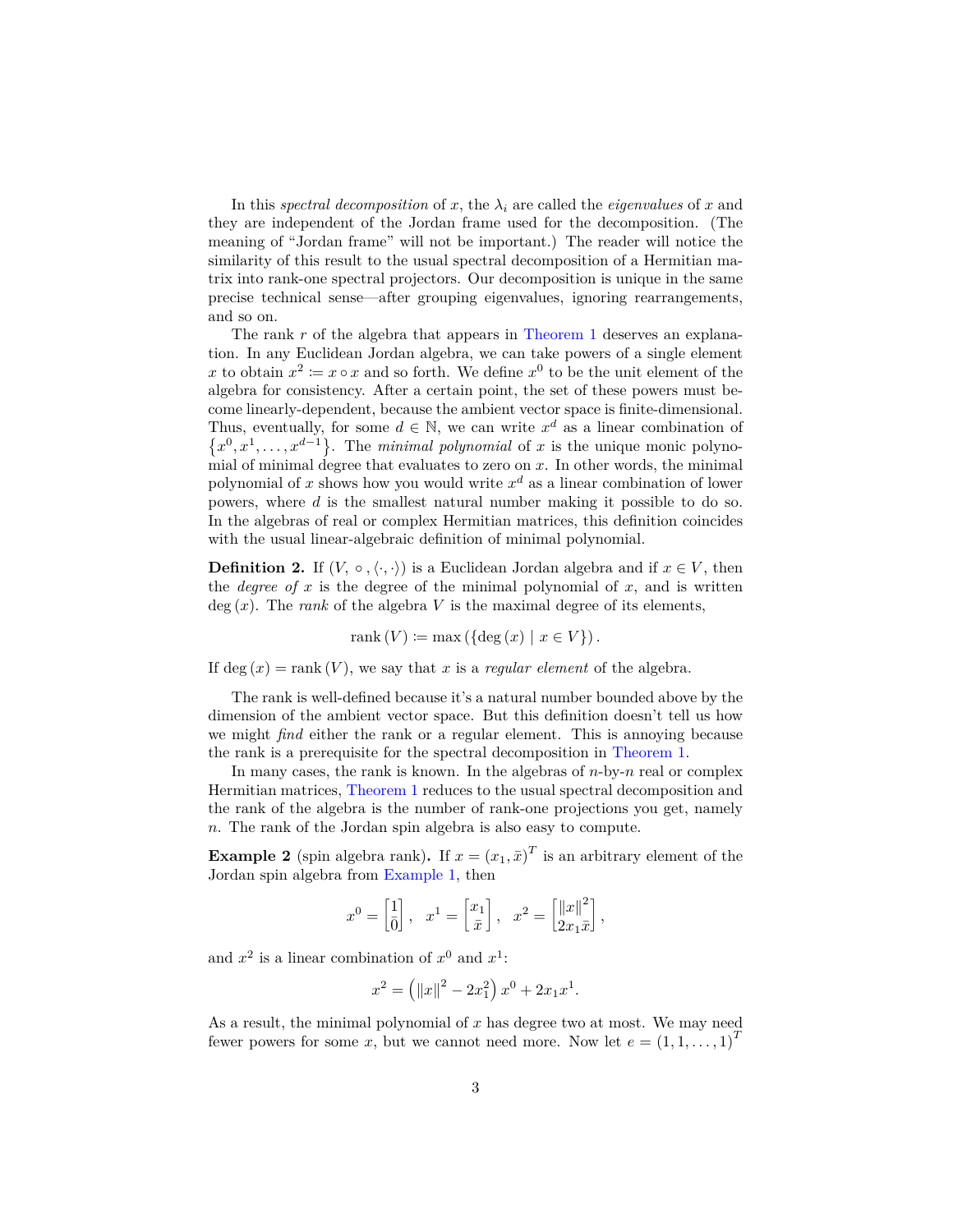be the vector of ones. For this element,

$$
e^0 = \begin{bmatrix} 1 \\ \bar{0} \end{bmatrix} \text{ and } e^1 = \begin{bmatrix} 1 \\ \bar{e} \end{bmatrix}.
$$

Clearly,  $e<sup>1</sup>$  cannot be written as a linear combination (that is, a scalar multiple) of  $e^0$ , nor vice-versa. So, deg  $(e) > 1$ . We showed that the maximum degree of any element in this algebra is two, and then we found an element of degree two or more. It follows that the rank of the Jordan spin algebra is two.

In fact, the ranks of all "simple" Euclidean Jordan algebras are known, and any particular algebra is isomorphic to an orthogonal direct sum of simple factors [\[3\]](#page-14-2). In theory this determines the rank of any algebra, but only if you know the isomorphism that allows you to identify the factors.

As in the motivating case of the Hermitian matrices, the spectral decomposition in a Euclidean Jordan algebra is closely related to the *characteristic polynomial* of an element. Taking a cue from standard linear algebra, the characteristic polynomial of a regular element in a Euclidean Jordan algebra is defined to be equal to its minimal polynomial. A "characteristic polynomial of" function can then be defined on the entire algebra by continuously extending the "minimal polynomial of" function from the dense set of regular elements to the entire algebra. The eigenvalues of the element in [Theorem 1](#page-1-0) turn out to be the roots of its characteristic polynomial. Below we paraphrase the relevant portions of Faraut and Korányi's Proposition II.2.1 [\[3\]](#page-14-2).

<span id="page-3-0"></span>**Theorem 2.** *If*  $(V, \circ, \langle \cdot, \cdot \rangle)$  *is a Euclidean Jordan algebra of rank r and dimension n*, then there exists a regular element  $\xi \in V$ , a basis  $\mathbf{b}_{\xi}$ , and polynomials  $a_0$  *through*  $a_{r-1}$  *in*  $\mathbb{R}[X_1, X_2, \ldots, X_n]$  *such that the characteristic polynomial of any*  $x \in V$  *is* 

$$
\Lambda^{r} + \sum_{i=0}^{r-1} \widehat{a}_{i} \left( \mathbf{b}_{\xi} \left( x \right) \right) \Lambda^{i} \in \mathbb{R} \left[ \Lambda \right].
$$

Here we have used  $\mathbf{b}_{\xi}(x)$  to denote the representation of the algebra element *x* with respect to the basis  $\mathbf{b}_{\xi}$ , and  $\widehat{a}_i : \mathbb{R}^n \to \mathbb{R}$  to denote the polynomial function that corresponds to  $a_i \in \mathbb{R}$  [*Y*, *Y*, *Y*] function that corresponds to  $a_i \in \mathbb{R}[X_1, X_2, \ldots, X_n].$ 

The basis  $\mathbf{b}_{\xi}$  in this result begins with the first *r* powers  $\{\xi^0, \xi^1, \dots, \xi^{r-1}\}$  of the regular element  $\xi$ , guaranteed to be linearly-independent by the definitions of degree and rank. This choice expedites the proof, but raises two questions: how do we find the rank *r* of the algebra, and (supposing we can answer that) how do we find an element  $\xi$  whose degree is  $r$ ? These are the practical matters we grapple.

Our first contribution is an algorithm for computing the rank of a Euclidean Jordan algebra, thereby answering the first question. The second, we cannot answer per se. Instead we show how [Theorem 2](#page-3-0) can be reformulated to use an arbitrary basis, alleviating the immediate need to locate a regular element. Both results follow from a characterization in [Theorem 3](#page-6-0) of the circumstances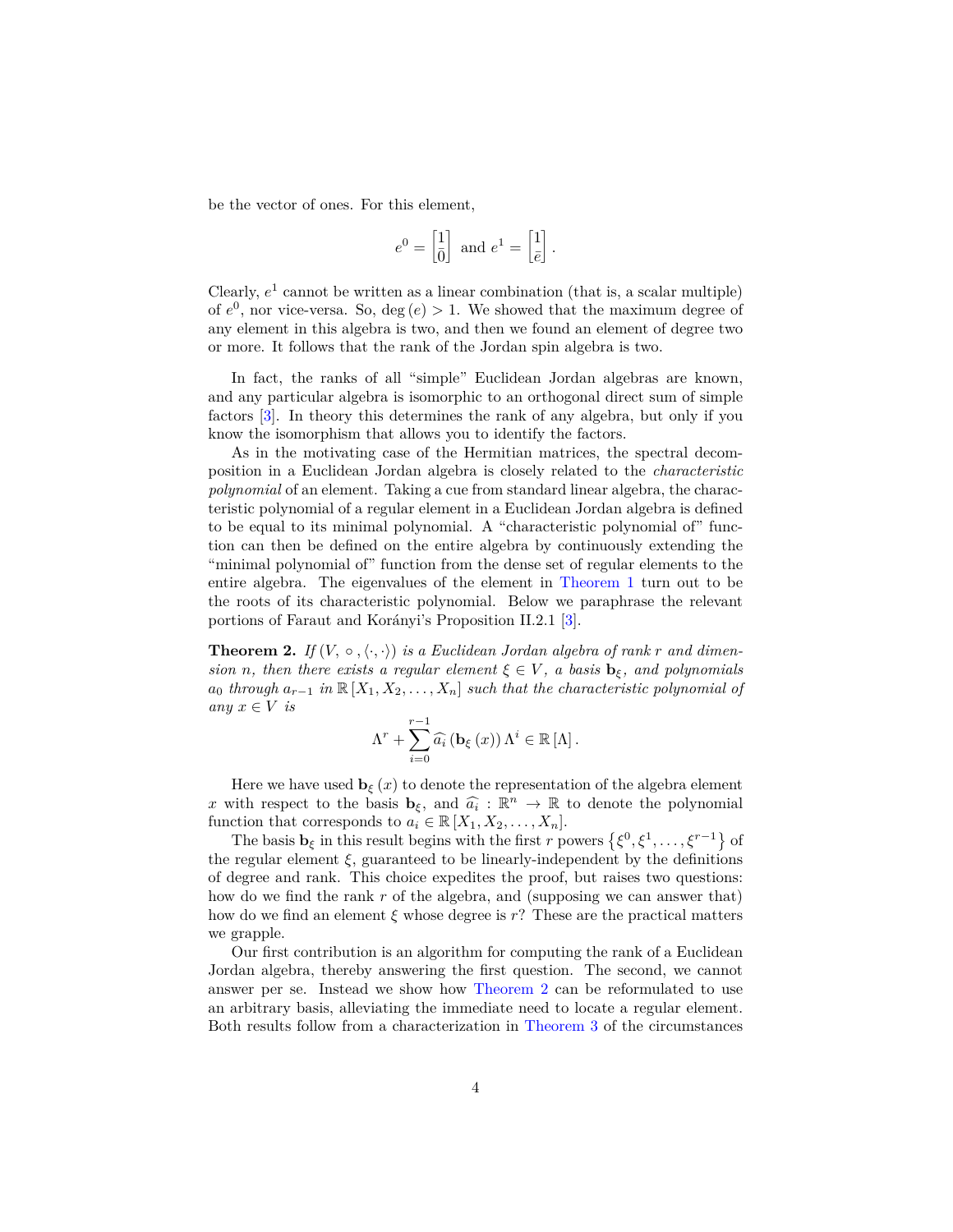under which, with respect to an arbitrary basis, the coefficient polynomials  $a_0, a_1, \ldots, a_{r-1}$  can be found.

We have essentially already computed a "characteristic polynomial of" function for the Jordan spin algebra in [Example 2](#page-2-0) with respect to the standard basis. And, working in the standard basis, the need for a regular element never arose. That encouraging example will guide us in the general case.

# **2 Polynomials and fractions**

We adopt the standard interpretation of multivariate polynomials with real coefficients. If  $\mathbb{R}[X_1]$  denotes a univariate polynomial ring, then  $\mathbb{R}[X_1, X_2]$  is defined recursively as  $(\mathbb{R}[X_1])[X_2]$ , and so on until we reach  $\mathbb{R}[X_1, X_2, \ldots, X_n]$ . We will frequently define  $R := \mathbb{R}[X_1, X_2, \ldots, X_n]$  to keep the notation from getting out of hand.

Each  $p \in R$  corresponds to a function  $\hat{p} : \mathbb{R}^n \to \mathbb{R}$  defined in the obvious  $p \in R$  or that  $\hat{p}(x, x_0, x_1)$  is the same expression as  $p$  but with each  $X$ . way so that  $\hat{p}(x_1, x_2, \ldots, x_n)$  is the same expression as p, but with each  $X_i$ replaced by *x<sup>i</sup>* . When *x* is an element of an *n*-dimensional Euclidean Jordan algebra, we will write  $\mathbf{b}(x) \in \mathbb{R}^n$  for the vector of its coordinates with respect to the basis **b**. Thus if  $p \in R$ , we can evaluate  $\hat{p}(\mathbf{b}(x)) \in \mathbb{R}$ . Similarly, if *L* is a linear operator, we will write  $\mathbf{b}(L)$  for the matrix of  $L$  with respect to  $\mathbf{b}$  so that  $\mathbf{b}(L(x)) = \mathbf{b}(L)\mathbf{b}(x)$  for all x.

The multivariate polynomial ring *R* is an infinite integral domain [\[1\]](#page-13-0), and the mapping  $p \mapsto \hat{p}$  is a ring isomorphism between R and its image, a ring of functions. Polynomial addition and multiplication are defined precisely so that this map a homomorphism; a recursive root-counting procedure then shows that it is injective [\[2\]](#page-14-9). In particular, *p* is the zero polynomial if and only if  $\hat{p}(x) = 0$ for all  $x \in \mathbb{R}^n$ . It is a standard exercise in algebraic geometry to show that the complement of every Zariski-closed proper subset of R *<sup>n</sup>* is both open and dense in the Euclidean topology on  $\mathbb{R}^n$ . As a result, the set  $\{x \in \mathbb{R}^n \mid \hat{p}(x) \neq 0\}$  is open and dense in  $\mathbb{R}^n$  for all nonzero  $p \in R$ . It is from this raw material that the following result is manufactured.

**Proposition 1** (Faraut and Korányi [\[3\]](#page-14-2), Proposition II.2.1). *The subset of regular elements in any Euclidean Jordan algebra is open and dense in the topology induced by the inner product.*

Since  $R$  is an integral domain, its field of fractions  $Frac(R)$  is defined. The set Frac  $(R)$  consists of the equivalence classes  $a/b := [(a, b)]$  with  $b \neq 0_R$  under the relation  $a/b \sim c/d \iff ad = bc$  and the latter equality interpreted in *R*. With the usual kindergarten addition and multiplication defined, the set Frac  $(R)$  forms a field. Its additive identity (zero) element is  $0_R/1_R$ , and its multiplicative unit element is  $1_R/1_R$ . The embedding  $\iota : R \hookrightarrow \text{Frac}(R)$  with  $\iota(a) := a/1_R$  is an injective ring homomorphism [\[1\]](#page-13-0). In particular, the following are equivalent:

•  $a/1_R = \iota(a)$  is zero in Frac  $(R)$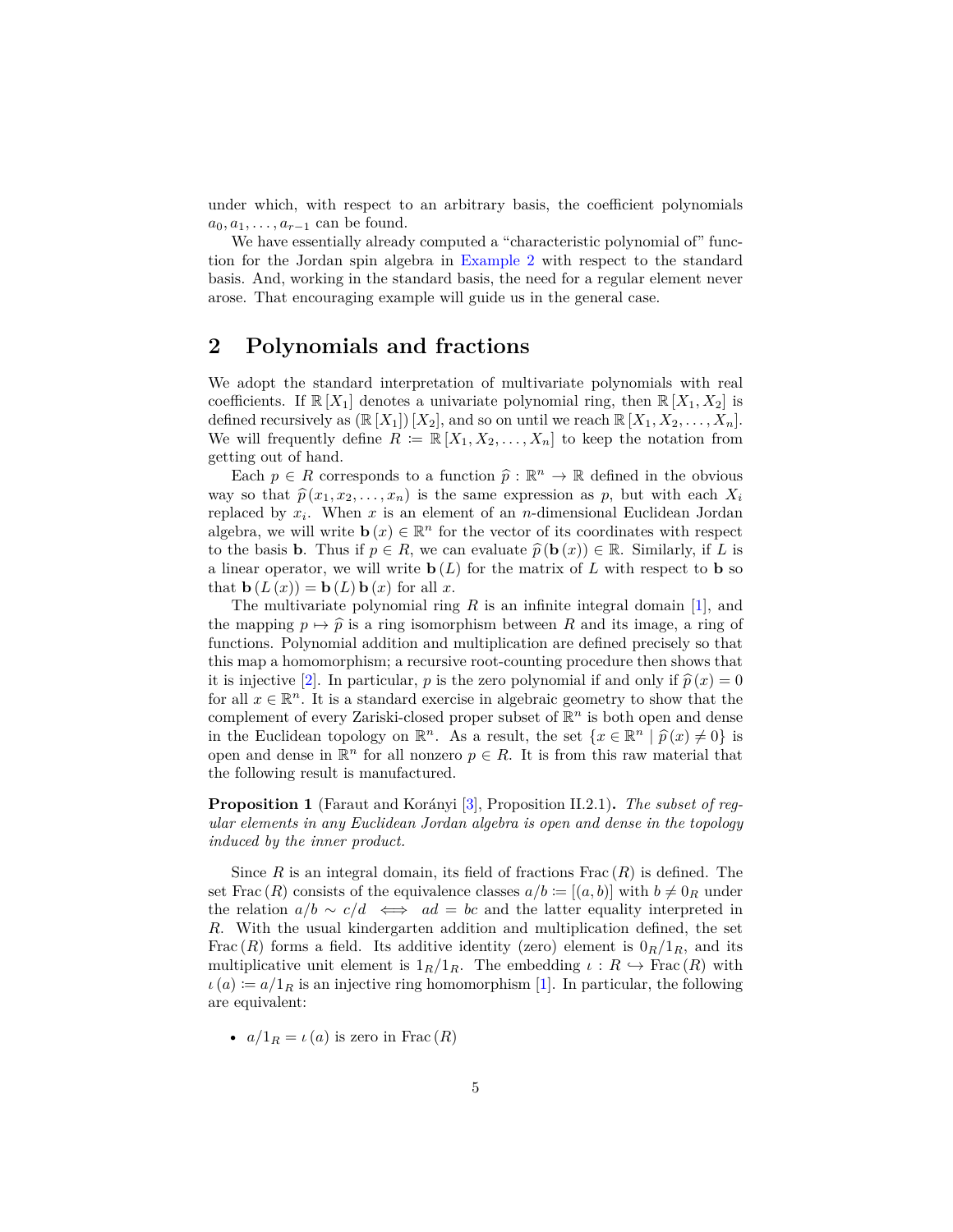- *a* is the zero polynomial in *R*
- $\hat{a}(x) = 0$  for all  $x \in \mathbb{R}^n$ .

We will also work with matrices whose entries are polynomials. Any such matrix  $A \in R^{m \times n}$  whose entries are  $A_{ij} \in R$  corresponds to a function  $\tilde{A}$ :  $\mathbb{R}^n \to \mathbb{R}^{m \times n}$  such that the entries of  $\widehat{A}(x)$  are  $\widehat{A}_{ij}(x)$ . The entrywise formulae for matrix addition and multiplication show that, when the dimensions of the matrices are compatible, the map  $A \mapsto A$  is both additive and multiplicative. We apply this, for example, to conclude that  $\widehat{\det(A)}(x) = \det(\widehat{A}(x))$  for all  $x \in \mathbb{R}^n$ . We extend the fraction-field embedding *ι* to  $R^{m \times n}$  by applying it entrywise.

# **3 Building blocks**

We digress to restate explicitly (and in the present notation) two results that underlie our main theorem. They are used implicitly by Faraut and Korányi, but the reader may benefit from seeing them written down.

Recalling that the Jordan product in [Definition 1](#page-0-0) is bilinear, we may define a linear operator  $L_x : V \to V$  on a Euclidean Jordan algebra  $(V, \circ, \langle \cdot, \cdot \rangle)$  by  $L_x(y) \coloneqq x \circ y$ . It follows that  $x \mapsto L_x$  is itself linear.

<span id="page-5-0"></span>**Lemma 1.** *If*  $(V, \circ, \langle \cdot, \cdot \rangle)$  *is a Euclidean Jordan algebra of dimension n with basis* **b** and if  $R = \mathbb{R}[X_1, X_2, \ldots, X_n]$ , then there exists a matrix  $M_{\bf{b}} \in R^{n \times n}$ *such that*

$$
\forall x \in V : M_{\mathbf{b}}\left(\mathbf{b}\left(x\right)\right) = \mathbf{b}\left(L_x\right).
$$

*Proof.* Recall that the map  $x \mapsto L_x$  is linear, and let  $x = x_1b_1 + x_2b_2 + \cdots + x_nb_n$ be the representation of an arbitrary  $x \in V$  with respect to the basis **b** =  ${b_1, b_2, \ldots, b_n}$ . Then by linearity,

$$
L_x = x_1 L_{b_1} + x_2 L_{b_2} + \cdots + x_n L_{b_n},
$$

and thus

$$
\mathbf{b} (L_{x})_{ij} = x_{1} \mathbf{b} (L_{b_{1}})_{ij} + x_{2} \mathbf{b} (L_{b_{2}})_{ij} + \cdots + x_{n} \mathbf{b} (L_{b_{n}})_{ij}
$$

for all  $i, j \in \{1, 2, \ldots, n\}$ . Each  $\mathbf{b}(L_{b_k})_{ij}$  above is a constant, because the leftmultiplication-by- $b_k$  matrix is fixed. It follows that

$$
M_{ij} \coloneqq \mathbf{b} (L_{b_1})_{ij} X_1 + \mathbf{b} (L_{b_2})_{ij} X_2 + \cdots + \mathbf{b} (L_{b_n})_{ij} X_n \in R
$$

satisfies

$$
\forall x \in V : \widehat{M_{ij}}\left(\mathbf{b}\left(x\right)\right) = \mathbf{b}\left(L_x\right)_{ij},
$$

because evaluating it at  $X_1 = x_1, X_2 = x_2$ , et cetera, gives us the  $(i, j)$ <sup>th</sup> entry of  $\mathbf{b}(L_x)$ . All that remains is to define  $M_{\mathbf{b}} \coloneqq [M_{ij}]$ .  $\Box$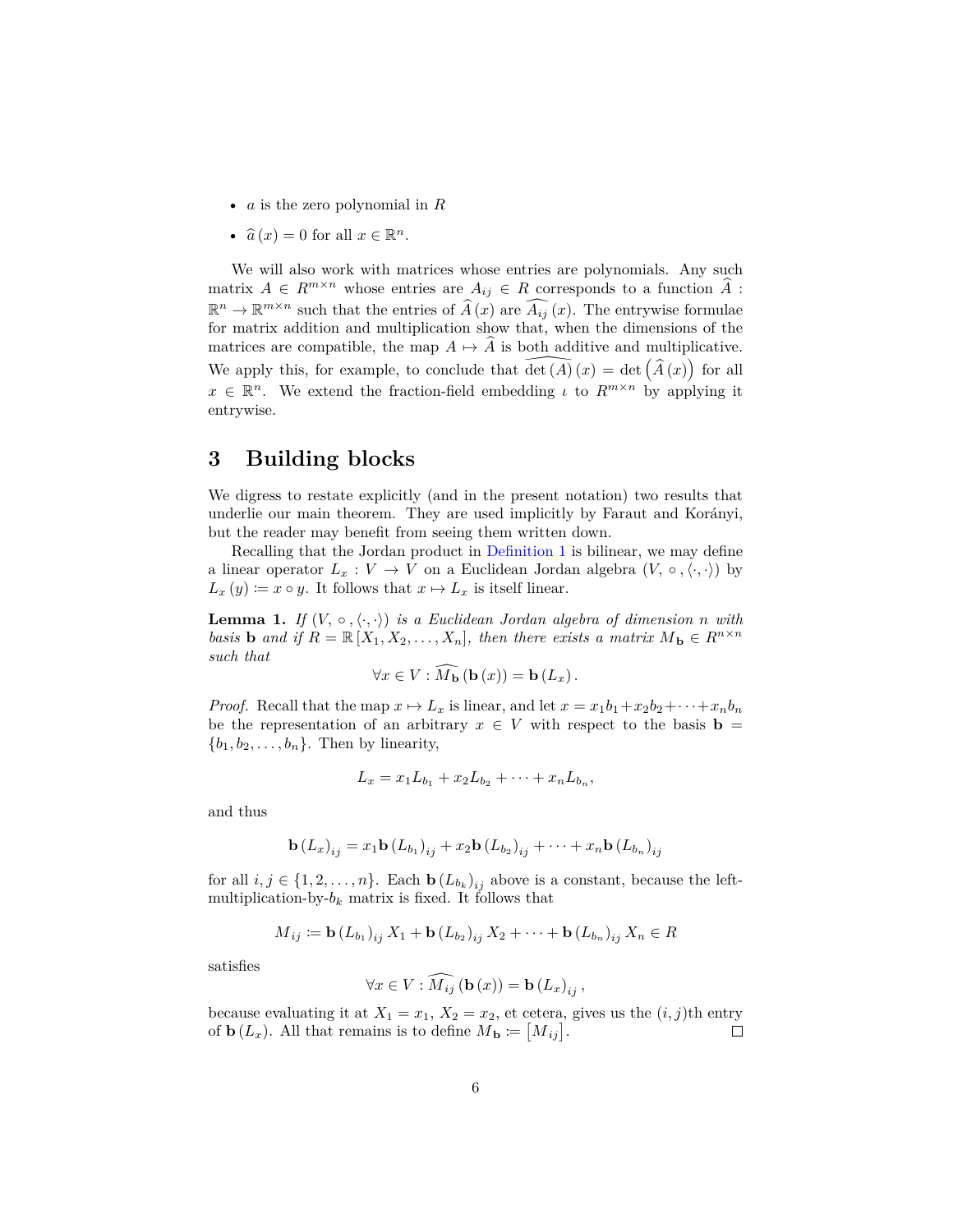Notice that in [Lemma 1,](#page-5-0) one set of polynomials works for all elements *x* of the algebra. As a result, we need only compute the polynomials once, delaying their evaluation until we are given a specific x for which we want to know  $\mathbf{b}(L_x)$ .

Since  $x^k = L_x^k(1_V)$ , repeated matrix multiplications can be used to find polynomial column-matrices that produce the **b**-coordinates of any power  $x^k$ . This is the content of the subsequent proposition, whose proof consists more or less of what has already been said.

<span id="page-6-1"></span>**Proposition 2.** *In the context of [Lemma 1,](#page-5-0) define p*<sup>0</sup> *to be the embedding of* **b**  $(1_V)$  *into*  $R^{n \times 1}$ *. Then for all*  $k \in \mathbb{N}$ *, the polynomial column-matrices*  $p_k := (M_{\mathbf{b}})^k p_0 \in R^{n \times 1}$  satisfy  $\widehat{p_k} (\mathbf{b}(x)) = \mathbf{b}(x^k)$ .

<span id="page-6-2"></span>**Example 3.** If  $x = (x_1, x_2, x_3)^T$  in the Jordan spin algebra on  $\mathbb{R}^3$ , then by checking its action on the standard basis **b**, we see that

$$
\mathbf{b}(L_x) = \begin{bmatrix} x_1 & x_2 & x_3 \\ x_2 & x_1 & 0 \\ x_3 & 0 & x_1 \end{bmatrix} \in \mathbb{R}^{3 \times 3}.
$$

If we let  $R := \mathbb{R}[X_1, X_2, X_3]$ , then as a result, the corresponding polynomial matrix in [Lemma 1](#page-5-0) is

$$
M_{\mathbf{b}} = \begin{bmatrix} X_1 & X_2 & X_3 \\ X_2 & X_1 & 0 \\ X_3 & 0 & X_1 \end{bmatrix} \in R^{3 \times 3}.
$$

Recalling that the unit element of this algebra is  $(1,0,0)^T$ , we can compute the column matrices in [Proposition 2](#page-6-1) by applying successive powers of  $M_{\mathbf{b}}$ ,

$$
p_0 = \begin{bmatrix} 1_R \\ 0 \\ 0 \end{bmatrix}, \quad p_1 = \begin{bmatrix} X_1 \\ X_2 \\ X_3 \end{bmatrix}, \quad p_2 = \begin{bmatrix} X_1^2 + X_2^2 + X_3^2 \\ 2X_1X_2 \\ 2X_1X_3 \end{bmatrix} \in R^{3 \times 1},
$$

and so on.

### **4 Main results**

<span id="page-6-0"></span>Our two main results involve the solution of polynomial systems over a polynomial fraction field. To show that these solutions have the properties we desire, we will ultimately evaluate the corresponding functions on elements of  $\mathbb{R}^n$ . This creates a problem, in that we have not said how we intend to turn an element  $c/d \in \text{Frac}(\mathbb{R}[X_1, X_2, \ldots, X_n])$  into a function. This turns out to be a subtle issue that is best simply avoided. Instead, we will make heavy use of the fraction field embedding  $\iota : R \hookrightarrow \text{Frac}(R)$ , using its injectivity to convert back to the ring of polynomials prior to evaluation. This is aesthetically awkward, but our hope is that the didactic dividends offset the price paid in parsimony.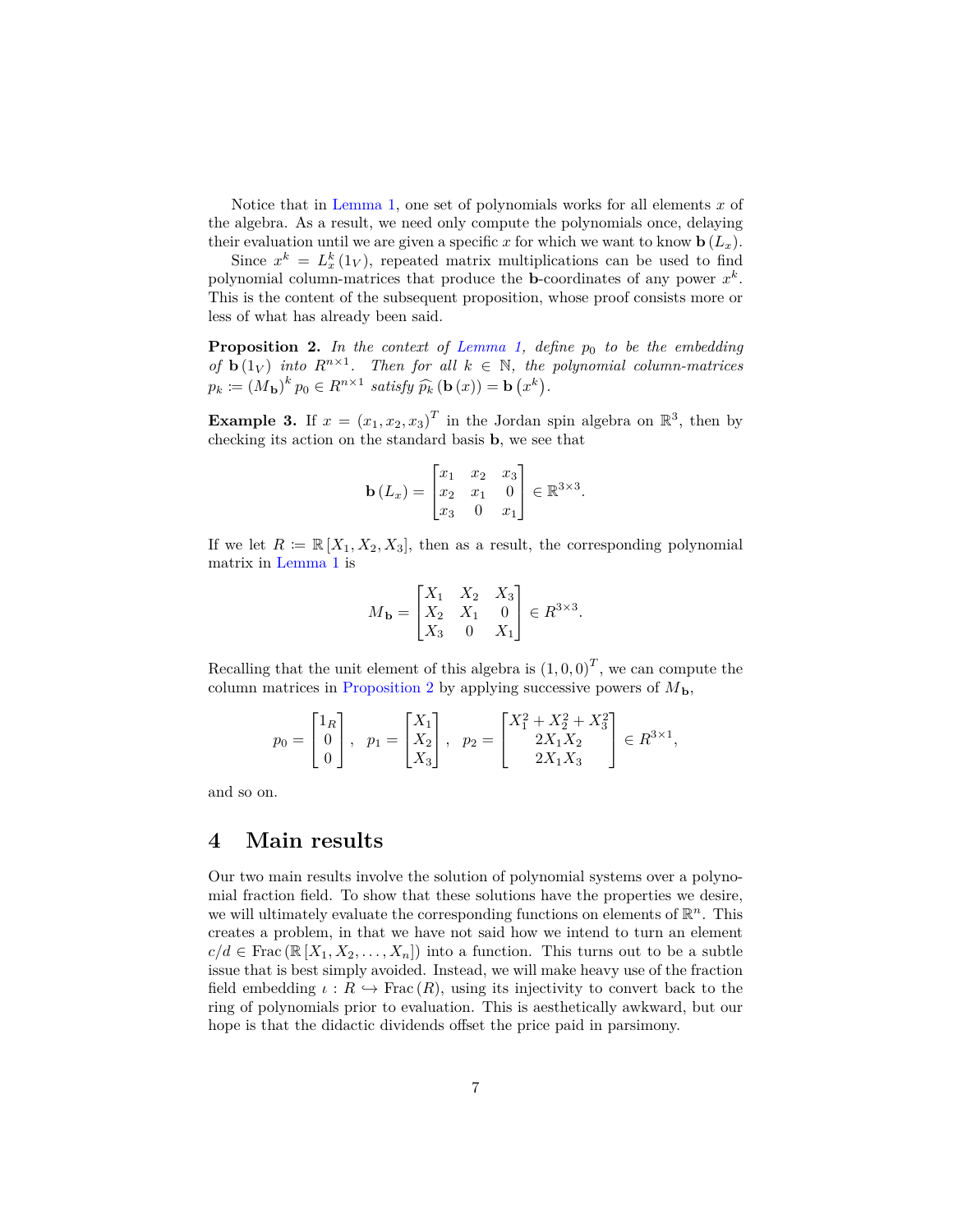**Theorem 3.** *Let*  $(V, \circ, \langle \cdot, \cdot \rangle)$  *be a Euclidean Jordan algebra of dimension*  $n \geq 1$ *and rank r with basis* **b***. Define*  $R := \mathbb{R}[X_1, X_2, \ldots, X_n]$  *with its embedding ι into*  $\mathbb{F} \coloneqq \text{Frac}(R)$ *, and let*  $p_0$  *through*  $p_n \in R^n$  *be as in [Proposition 2.](#page-6-1) Then if*  $s \in \mathbb{N}$  *with*  $s \leq r$ *, the system* 

<span id="page-7-2"></span>
$$
\left[\iota\left(p_{0}\right) \quad \iota\left(p_{1}\right) \quad \cdots \quad \iota\left(p_{s-1}\right)\right] a = \iota\left(p_{s}\right) \tag{1}
$$

*has a solution*  $a \in \mathbb{F}^{n \times 1}$  *if and only if*  $s = r$ *.* 

*Proof.* First we show that  $\{i(p_0), i(p_1), \ldots, i(p_{r-1})\}$  is linearly-independent over F. Suppose that

<span id="page-7-0"></span>
$$
\sum_{k=0}^{r-1} \left(\frac{c_k}{d_k}\right) \iota\left(p_k\right) = 0_{\mathbb{F}^{n \times 1}}.\tag{2}
$$

If all of the  $c_k$  are zero, then we are done, so suppose that  $\rho \in \mathbb{N}$  is the largest index such that  $c_{\rho} \neq 0_R$ . If  $\rho = 0$ , we contradict ourselves with

$$
\left(\frac{c_0}{d_0}\right)\iota\left(p_0\right) = 0_{\mathbb{F}^{n \times 1}} \iff c_0 p_0 = 0_{R^{n \times 1}} \iff c_0 = 0_R,
$$

since  $\widehat{p}_0(z) = \mathbf{b}(1_V) \neq 0_{\mathbb{R}^n}$  for all  $z \in \mathbb{R}^n$ . Thus we may suppose that  $\rho \geq 1$  to avoid omnity sums and products in what follows. Cancelling the denominators avoid empty sums and products in what follows. Cancelling the denominators in [Equation \(2\)](#page-7-0) and rearranging, we arrive at

$$
\left(\prod_{j=0}^{\rho-1}\frac{d_j}{1_R}\right)\left(\frac{c_\rho}{1_R}\right)\iota\left(p_\rho\right)+\sum_{k=0}^{\rho-1}\left(\prod_{\substack{j=0\\j\neq k}}^{\rho}\frac{d_j}{1_R}\right)\left(\frac{c_k}{1_R}\right)\iota\left(p_k\right)=0_{\mathbb{F}^{n\times 1}}.
$$

Or, in terms of the fraction-field embedding,

$$
\left(\prod_{j=0}^{\rho-1} \iota(d_j)\right) \iota(c_\rho) \iota(p_\rho) + \sum_{k=0}^{\rho-1} \left(\prod_{\substack{j=0 \ j\neq k}}^{\rho} \iota(d_j)\right) \iota(c_k) \iota(p_k) = \iota(0_{R^{n\times 1}}),
$$

which by injectivity reduces to

<span id="page-7-1"></span>
$$
\left(\prod_{j=0}^{\rho-1} d_j\right) c_\rho p_\rho + \sum_{k=0}^{\rho-1} \left(\prod_{\substack{j=0 \ j\neq k}}^{\rho} d_j\right) c_k p_k = 0_{R^{n\times 1}}.\tag{3}
$$

We have assumed that  $c_{\rho} \neq 0_R$ , and the  $d_j$  are all non-zero because they started out as denominators in  $\mathbb{F}$ . The set of regular elements in  $V$  is open and denseas are the sets where the  $\widehat{d}_j$  and  $\widehat{c}_\rho$  are nonzero—so we can find a regular element  $x \in V$  such that

$$
\alpha := \left(\prod_{j=0}^{\rho-1} d_j\right) (\mathbf{b}(x)) \widehat{c_\rho} (\mathbf{b}(x)) \neq 0_{\mathbb{R}}.
$$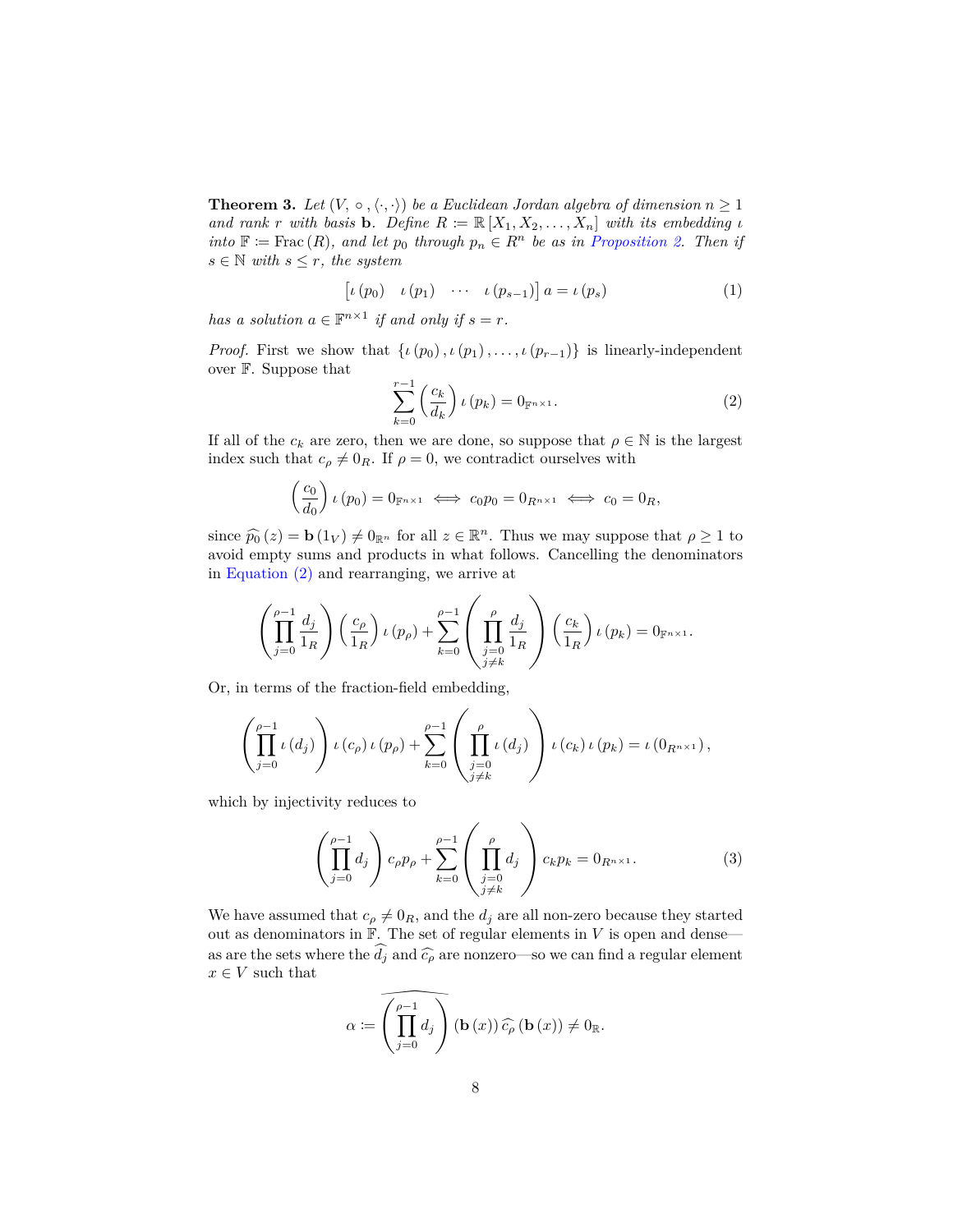If we evaluate [Equation \(3\)](#page-7-1) at **b** (*x*) and divide by this  $\alpha \neq 0_R$ , then we arrive at an expression of the form

$$
\mathbf{b}(x^{\rho}) + \alpha^{-1} \sum_{k=0}^{\rho-1} \beta_k \mathbf{b}(x^k) = 0_{\mathbb{R}^{n \times 1}}
$$

for some collection of  $\beta_k \in \mathbb{R}$ . Inverting the basis-representation map now gives

$$
x^{\rho} + \sum_{k=0}^{\rho-1} (\alpha^{-1} \beta_k) x^k = 0_V.
$$

But this is the result of evaluating a monic univariate polynomial of degree  $\rho < r$ at *x*. Since *x* is regular, it has degree *r*, and [Definition 2](#page-2-1) says that the result cannot be zero for  $\rho < r$ . We conclude that indeed all of the  $c_k$  are zero, and our claim that  $\{ \iota(p_0), \iota(p_1), \ldots, \iota(p_{r-1}) \}$  is linearly-independent follows. This shows that Equation  $(1)$  has no solution for  $s < r$ .

Now if, on the other hand, we have  $s = r$ , then [Equation \(1\)](#page-7-2) has a solution. To see this, extend the linearly-independent set  $\{\iota(p_0), \iota(p_1), \ldots, \iota(p_{r-1})\}$  to a basis for  $\mathbb{F}^n$  by appending elements  $\tilde{q}_1, \tilde{q}_2, \ldots, \tilde{q}_{n-r}$ . Without loss of generality we assume that each entry of each  $\tilde{q}_k$  has denominator one. This can be accomplished without destroying the linear-independence of the set by scaling each  $\tilde{q}_k$  by the least common multiple of their denominators, and thus we may presume that these new basis elements satisfy  $\tilde{q}_k = \iota(q_k)$  for some  $q_k \in \mathbb{R}^n$ , and that therefore there exists a nonsingular matrix  $Q \in R^{n \times n}$  with

$$
\iota(Q) \coloneqq \begin{bmatrix} \iota(p_0) & \iota(p_1) & \cdots & \iota(p_{r-1}) & \iota(q_1) & \iota(q_2) & \cdots & \iota(q_{n-r}) \end{bmatrix} \in \mathbb{F}^{n \times n}.
$$

Every entry of  $\iota(Q)$  has denominator  $1_R$ , and the determinant of  $\iota(Q)$  is nonzero because its columns are linearly-independent. As a result, we can apply Cramer's rule to find the unique solution  $\tilde{a} = (a_0, a_1, \ldots, a_{n-1})^T$  to the system  $\iota(Q) \tilde{a} = \iota(p_r)$ . If we write  $A_{i \leftrightarrow v}$  to denote a matrix *A* having its *i*th column replaced by the vector *v*, then Cramer's rule says that

$$
a_i := \frac{\det\left(\iota\left(Q\right)_{i \leftrightarrow \iota\left(p_r\right)}\right)}{\det\left(\iota\left(Q\right)\right)} \in \mathbb{F}.
$$

It remains to be seen that  $a_i = 0_F$  when  $i \geq r$ , so that no  $\iota(q_k)$  are present in the solution and that therefore  $a := (a_0, a_1, \ldots, a_{r-1})^T$  solves [Equation \(1\).](#page-7-2) However, this follows relatively easily from the properties of the determinant. First notice that by definition we have  $a_i = 0$  and only if det  $(\iota(Q)_{i \leftrightarrow \iota(p_r)}) =$  $0_{\mathbb{F}}$ . This determinant is a sum/product of elements of  $\mathbb{F}$ , so we can apply  $\iota^{-1}$ to conclude that  $a_i = 0_F$  if and only if det  $(Q_{i \leftrightarrow p_r}) = 0_R$ . But det  $(Q_{i \leftrightarrow p_r})$  must be zero for  $i \geq r$ , since the corresponding function from  $\mathbb{R}^n \to \mathbb{R}$  is zero on the **b**-coordinates of any regular element  $x$ , the power  $x^r$  being a real linear combination of the lower powers in that case. More explicitly,

$$
\widehat{\det\left(Q_{i\leftrightarrow p_{r}}\right)}\left(\mathbf{b}\left(x\right)\right)=\det\left(\widehat{Q_{i\leftrightarrow p_{r}}}\left(\mathbf{b}\left(x\right)\right)\right)
$$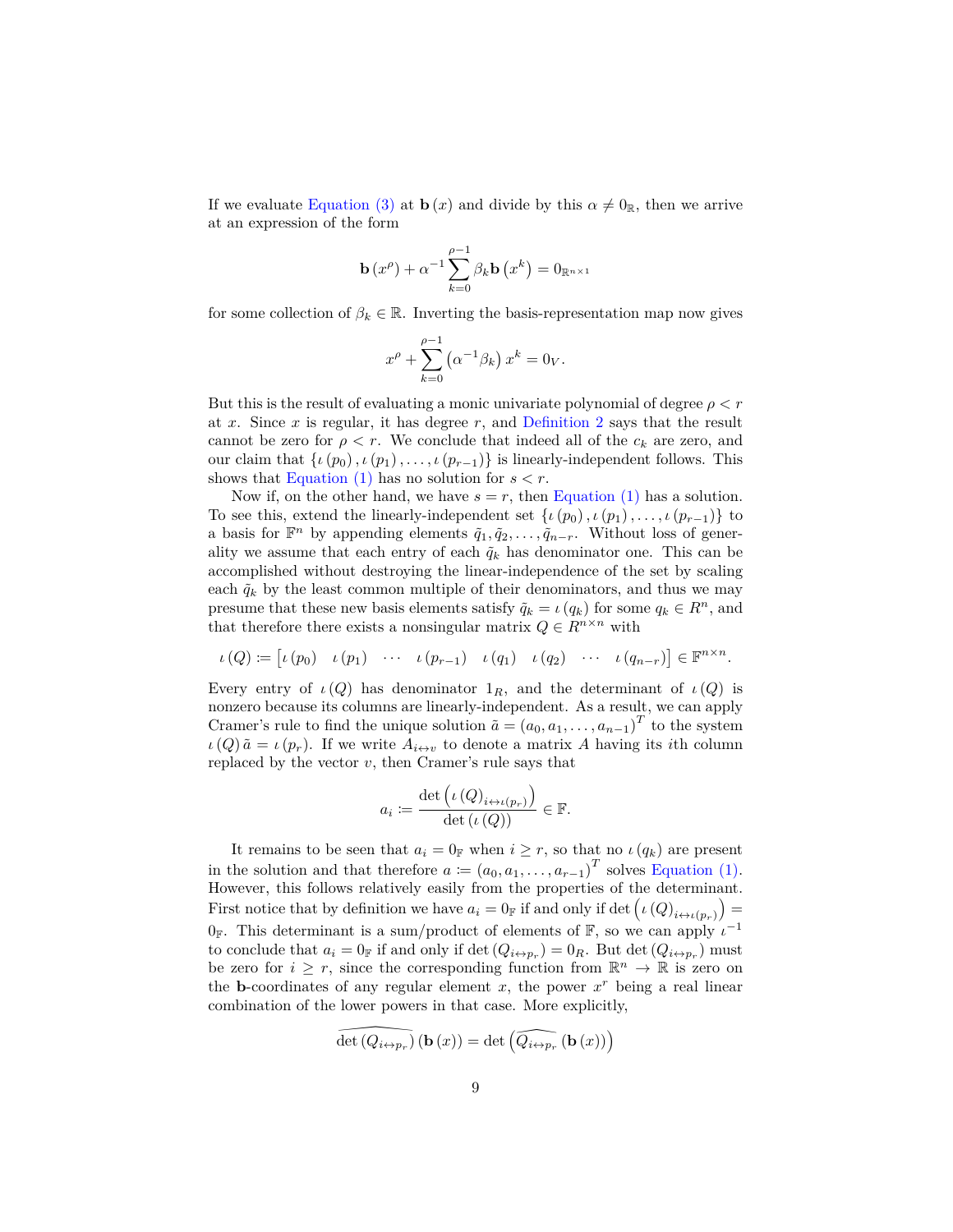and the latter is zero on the dense subset of regular  $x \in V$  by the lineardependence of  $\{x^0, x^1, \ldots, x^r\}$  in that case. By continuity we conclude that det  $(Q_{i\leftrightarrow p_r})$  and hence det  $(Q_{i\leftrightarrow p_r})$  are zero when  $i \geq r$ .  $\Box$ 

This result already provides a (rather wasteful) means to compute the rank of a Euclidean Jordan algebra. Notice that, since rank is bounded above by dimension, we may ignore zero-dimensional algebras entirely. Then to compute the rank of a Euclidean Jordan algebra of dimension  $n \geq 1$ , we can try to solve [Equation \(1\)](#page-7-2) for  $s = 1, 2, \ldots, n$ , stopping when we succeed. The last iteration with  $s = n$  can be skipped if we are interested only in the rank and not the solution of the system. If the system isn't solvable for  $s < n$ , then  $s = n$  is the only other possibility for the rank of the algebra. Towards improving this procedure, we notice the following.

<span id="page-9-0"></span>**Corollary 1.** Let  $(V, \circ, \langle \cdot, \cdot \rangle)$  be a Euclidean Jordan algebra of dimension  $n \geq 1$ *and rank r with basis* **b***. If we define*  $R := \mathbb{R}[X_1, X_2, \ldots, X_n]$  *with its embedding*  $\iota$  *into*  $\mathbb{F} := \text{Frac}(R)$  *and let*  $p_0$  *through*  $p_n \in R^n$  *be as in [Proposition 2,](#page-6-1) then the*  $matrix \left[ \iota(p_0) \quad \iota(p_1) \quad \cdots \quad \iota(p_{n-1}) \right]$  has rank *r* over **F**.

*Proof.* While proving [Theorem 3](#page-6-0) we saw that the set  $\{i(p_0), i(p_1), \ldots, i(p_{r-1})\}$ is linearly-independent over F. It follows that the rank of the matrix is at least *r* and that, moreover, if  $r = n$ , we are done. This leaves us to prove only that the rank of the matrix cannot exceed  $r$  when  $r < n$ .

With that in mind, take any  $k \in \{r, r+1, \ldots, n-1\}$ , and let  $M_{\mathbf{b}} \in R^{n \times n}$  be the polynomial matrix from [Lemma 1.](#page-5-0) Then, because this is how we constructed  $p_i$  for  $i \geq 1$ ,

$$
p_k := (M_{\mathbf{b}})^{k-r} p_r \implies \iota(p_k) = \iota(M_{\mathbf{b}})^{k-r} \iota(p_r),
$$

and we can use [Theorem 3](#page-6-0) to replace  $\iota(p_r)$  with a linear combination of  $\iota(p_0)$ through  $\iota(p_{r-1}),$ 

$$
\iota(p_k) = \iota(M_{\mathbf{b}})^{k-r} \left( \sum_{i=0}^{r-1} a_{i} \iota(p_i) \right) = \sum_{i=0}^{r-1} a_{i} \iota(M_{\mathbf{b}})^{k-r} \iota(p_i) = \sum_{i=0}^{r-1} a_{i} \iota(p_{(k-r+i)}) .
$$

Letting  $j \coloneqq k - r + i$  in this sum, we see that

$$
\iota(p_k) = \sum_{j=k-r}^{k-1} a_{(j-k+r)} \iota(p_j).
$$

Thus we have expressed  $\iota(p_k)$  in terms of  $\iota(p_{k-1})$  through  $\iota(p_{k-r})$ . If necessary, this process can be repeated to write  $\iota(p_{k-1})$  in terms of  $\iota(p_{k-2})$  and so forth, until a linear combination involving only  $\iota(p_{r-1})$  through  $\iota(p_0)$  is reached. This shows that  $\iota(p_k) \in \text{span}(\{\iota(p_0), \iota(p_1), \ldots, \iota(p_{r-1})\})$  when  $k \geq r$ .  $\Box$ 

With this result at our disposal, we can find the rank of any nontrivial Euclidean Jordan algebra by computing the rank of the matrix in [Corollary 1.](#page-9-0)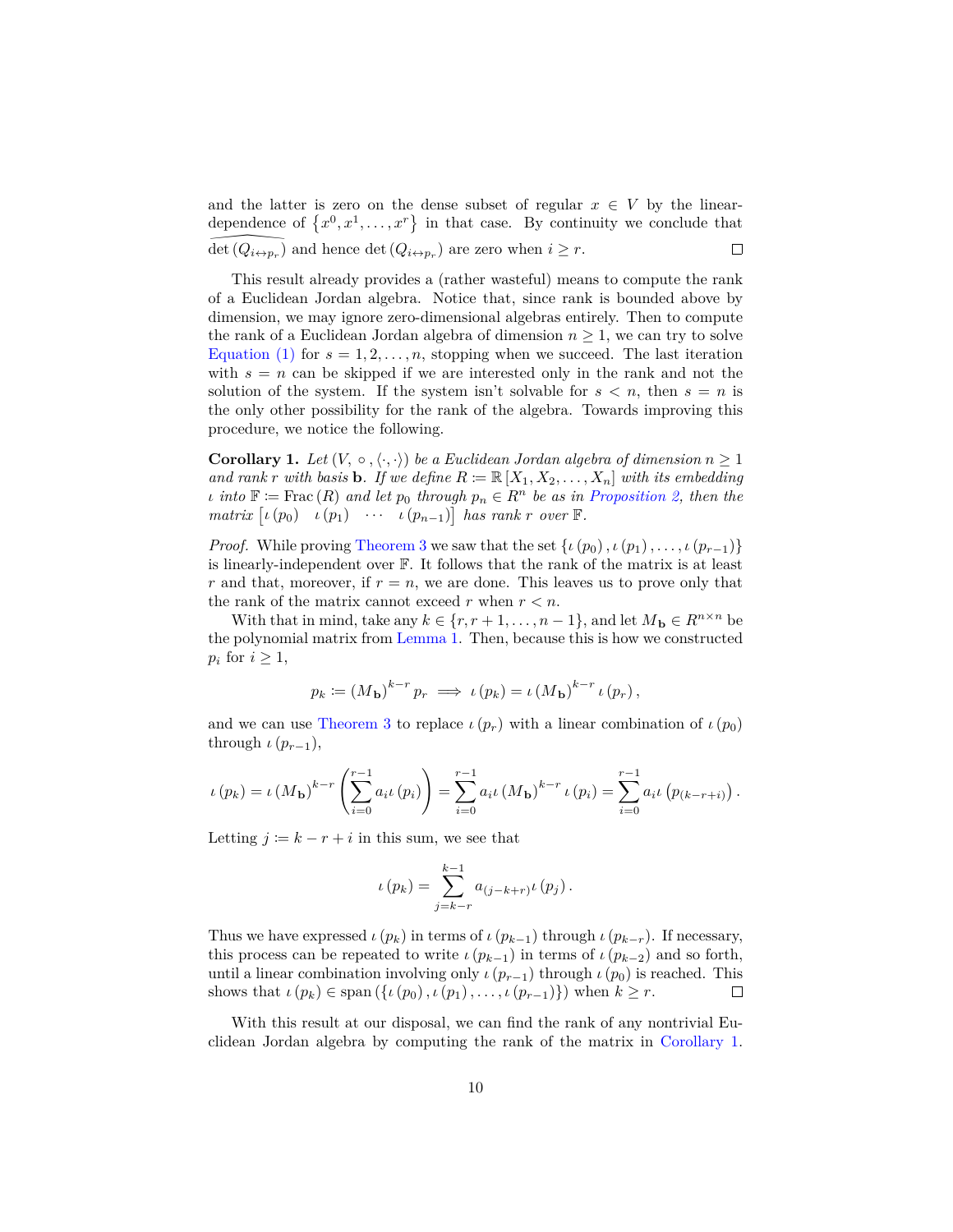Compared to our first idea, this approach is simpler and (if implemented properly) avoids redundant computations. On the other hand, it doesn't necessarily find the coefficients  $a_i$ . So unless we are only interested in the rank of the algebra, it also leaves something to be desired.

To emphasize this shortcoming, we present our modified version of [Theo](#page-3-0)[rem 2](#page-3-0) that uses the solution to [Equation \(1\).](#page-7-2) For contrast, the Faraut and Korányi result is in terms of a basis consisting of powers of a regular element that we know must exist by definition. The regular-element basis is theoretically convenient but practically problematic unless you know how to find a regular element. We allow the customer to bring his own basis. This is above-all advantageous when the standard basis with integer coordinates will suffice and fast rational arithmetic may be used. We omit the proof, which is identical to the one given by Faraut and Korányi after using [Theorem 3](#page-6-0) to find the coefficients *a<sup>i</sup>* with respect to your favorite basis.

<span id="page-10-0"></span>**Theorem 4** (BYOB characteristic polynomial of). If  $(V, \circ, \langle \cdot, \cdot \rangle)$  is a Euclidean *Jordan algebra of rank r and dimension n with basis* **b***, then there exist polynomials*  $a_0$  *through*  $a_{r-1}$  *in*  $\mathbb{R}[X_1, X_2, \ldots, X_n]$  *such that the characteristic polynomial of any*  $x \in V$  *is* 

$$
\Lambda^{r} + \sum_{i=0}^{r-1} \widehat{a}_{i} \left( \mathbf{b} \left( x \right) \right) \Lambda^{i} \in \mathbb{R} \left[ \Lambda \right].
$$

This is nothing more than the Faraut and Korányi result after a change of basis, but its utility stems from the constructive proof it now admits. We point out, just in case it is not clear, that the polynomials  $a_i$  in [Theorem 4](#page-10-0) depend on the basis used. The polynomials  $p_i$  in [Equation \(1\)](#page-7-2) are those obtained in [Lemma 1](#page-5-0) and [Proposition 2](#page-6-1) where they were constructed using basis information. As a result, the solution to [Equation \(1\)](#page-7-2) depends on the basis too.

Our final algorithm we present in more detail. We begin by using [Lemma 1](#page-5-0) to construct the polynomial matrix  $M<sub>b</sub>$ . We then proceed as in [Proposition 2](#page-6-1) to compute  $p_1$  through  $p_n$  from  $p_0$ , which itself can be found using elementary linear algebra. Finally we construct, augment, and row-reduce the matrix from [Corollary 1.](#page-9-0) It is worth keeping in mind that this last step involves nothing more complicated than solving a consistent system over a field.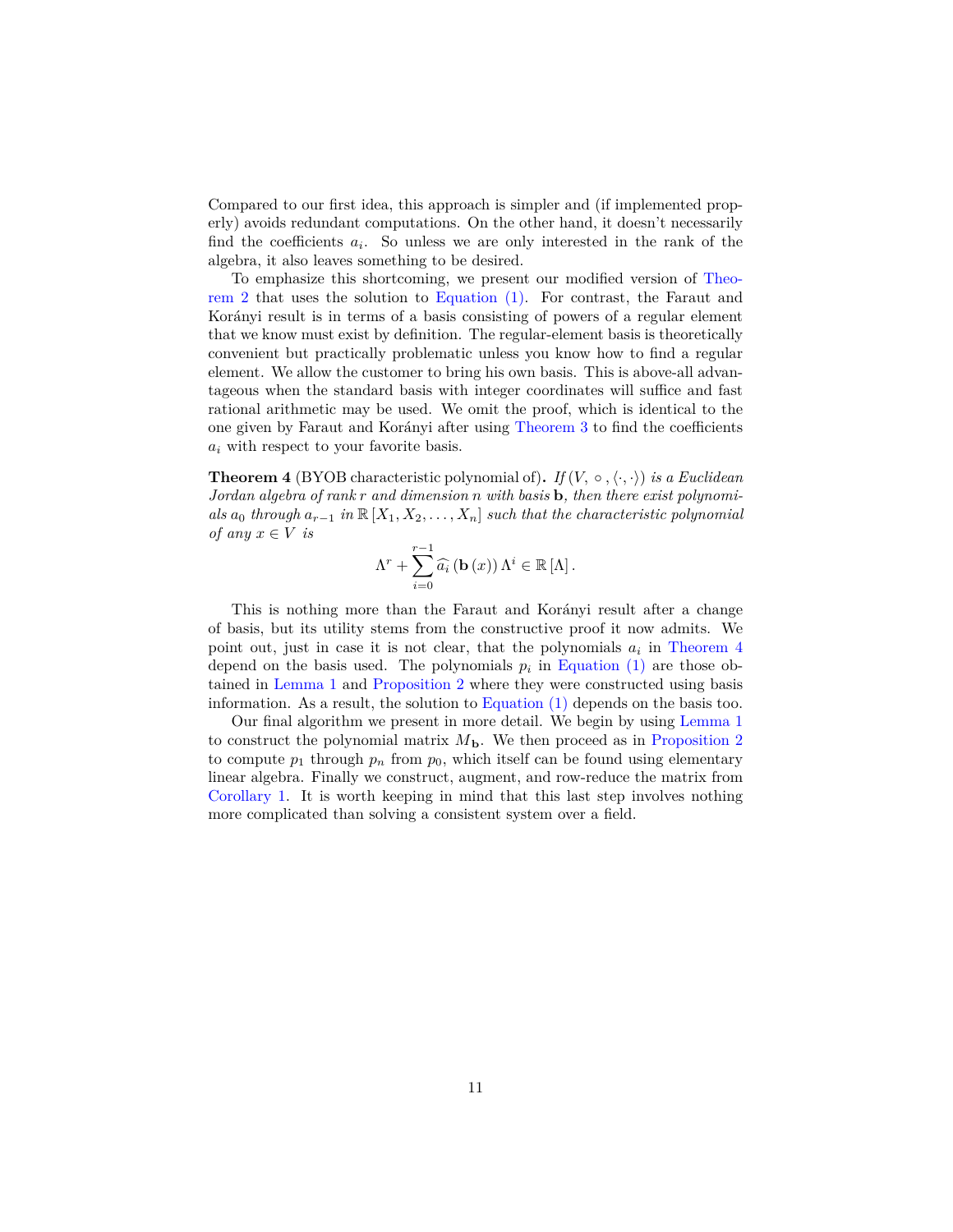**Algorithm 1** Compute the rank of a Euclidean Jordan algebra *V*

<span id="page-11-0"></span>**Input:** A basis **b** for *V* and a multiplication table for its Jordan product **Output:** The  $r := \text{rank}(V)$  polynomials  $a_0$  through  $a_{r-1}$  in [Theorem 4](#page-10-0)  $n \leftarrow \dim(V)$  // the cardinality of **b**  $\mathbf{if}$   $n=0$   $\mathbf{then}$ **return** () // trivial case **end if** Compute the matrices **b**  $(L_{b_i})$  for all  $i \in \{1, 2, \ldots, n\}$ **for all**  $i, j \in \{1, 2, ..., n\}$  **do**  $M_{ij} \leftarrow \mathbf{b} (L_{b_1})_{ij} X_1 + \mathbf{b} (L_{b_2})_{ij} X_2 + \cdots + \mathbf{b} (L_{b_n})_{ij} X_n$ **end for**  $M_{\mathbf{b}} \leftarrow [M_{ij}] / \text{/ Lemma 1}$  $M_{\mathbf{b}} \leftarrow [M_{ij}] / \text{/ Lemma 1}$  $M_{\mathbf{b}} \leftarrow [M_{ij}] / \text{/ Lemma 1}$ Compute  $\mathbf{b}(1_V)$  from the matrices  $\mathbf{b}(L_{b_i})$  $p_0 \leftarrow$  the embedding of **b** (1<sub>*V*</sub>) into  $R^{n \times 1}$ **for all**  $k \in \{1, 2, ..., n\}$  **do**  $p_k \leftarrow (M_{\mathbf{b}})^k p_0 \text{ // Proposition 2}$  $p_k \leftarrow (M_{\mathbf{b}})^k p_0 \text{ // Proposition 2}$  $p_k \leftarrow (M_{\mathbf{b}})^k p_0 \text{ // Proposition 2}$ **end for**  $P \leftarrow [\iota(p_0) \quad \iota(p_1) \quad \cdots \quad \iota(p_{n-1})] \text{ // Corollary 1}$  $P \leftarrow [\iota(p_0) \quad \iota(p_1) \quad \cdots \quad \iota(p_{n-1})] \text{ // Corollary 1}$  $P \leftarrow [\iota(p_0) \quad \iota(p_1) \quad \cdots \quad \iota(p_{n-1})] \text{ // Corollary 1}$ Augment *P* with an identity matrix and row-reduce  $G \leftarrow$  the augmented portion after reduction

 $r \leftarrow$  the number of nonzero rows in rref  $(P)$ 



Thus we obtain the coefficients  $a_0$  through  $a_{r-1}$ , and the rank of the algebra is their number, *r*. The added efficiency comes at the cost of a bit more complexity and the need to keep track of some row operations.

**Example 4.** Continuing our running example, let *P* be the matrix in [Corol](#page-9-0)[lary 1](#page-9-0) that arises from the Jordan spin algebra on  $\mathbb{R}^3$ . We computed the columns of *P* in [Example 3.](#page-6-2) Augment *P* with a three-by-three identity matrix, and call the result  $P'$ :

$$
P' \coloneqq \begin{bmatrix} 1_\mathbb{F} & X_1 & X_1^2 + X_2^2 + X_3^2 \\ 0_\mathbb{F} & X_2 & 2X_1X_2 \\ 0_\mathbb{F} & X_3 & 2X_1X_3 \end{bmatrix} \begin{bmatrix} 1_\mathbb{F} & 0_\mathbb{F} & 0_\mathbb{F} \\ 0_\mathbb{F} & 1_\mathbb{F} & 0_\mathbb{F} \\ 0_\mathbb{F} & 0_\mathbb{F} & 1_\mathbb{F} \end{bmatrix}.
$$

After row-reduction, we arrive at

$$
\mathrm{rref}\,(P') = \begin{bmatrix} 1_\mathbb{F} & 0_\mathbb{F} & -X_1^2 + X_2^2 + X_3^2 \\ 0_\mathbb{F} & 1_\mathbb{F} & 2X_1 \\ 0_\mathbb{F} & 0_\mathbb{F} & 0_\mathbb{F} \end{bmatrix} \begin{bmatrix} 1_\mathbb{F} & 0_\mathbb{F} & -X_1/X_3 \\ 0_\mathbb{F} & 0_\mathbb{F} & 1/X_3 \\ 0_\mathbb{F} & 1_\mathbb{F} & -X_2/X_3 \end{bmatrix}.
$$

There are two non-zero rows in the non-augmented portion that corresponds to rref  $(P)$ , so  $r = 2$ . From the theory we know that  $p_2$ , the second column of  $P$ ,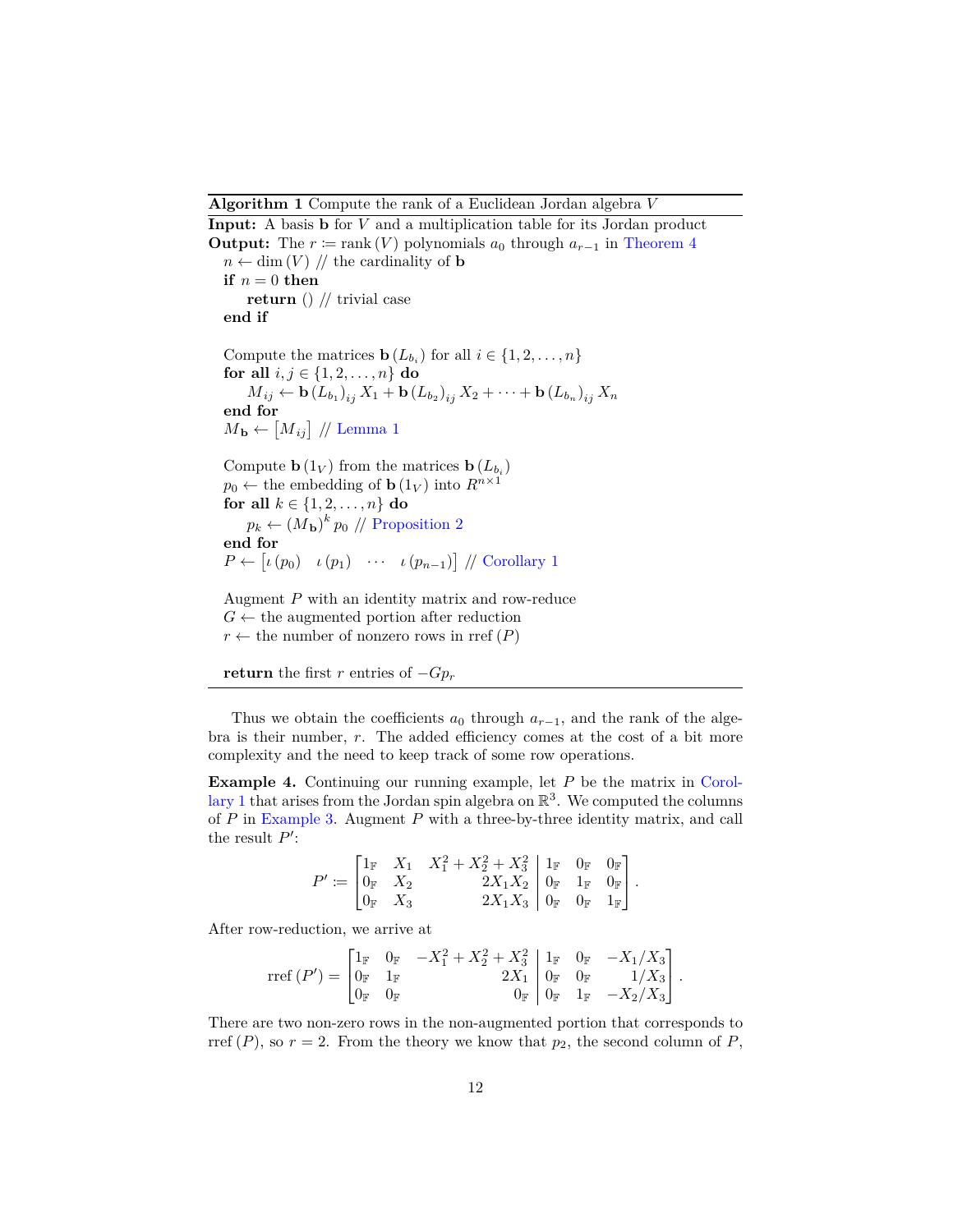is a linear combination of  $p_0$  and  $p_1$ . Moreover if *G* is the augmented portion of the matrix above, then  $Pa = p_2$  if and only if rref  $(P) a = GPa = Gp_2$ , where

$$
Gp_2 = \begin{bmatrix} 1_{\mathbb{F}} & 0_{\mathbb{F}} & -X_1/X_3 \\ 0_{\mathbb{F}} & 0_{\mathbb{F}} & 1/X_3 \\ 0_{\mathbb{F}} & 1_{\mathbb{F}} & -X_2/X_3 \end{bmatrix} \begin{bmatrix} X_1^2 + X_2^2 + X_3^2 \\ 2X_1X_2 \\ 2X_1X_3 \end{bmatrix} = \begin{bmatrix} -X_1^2 + X_2^2 + X_3^2 \\ 2X_1 \\ 0_{\mathbb{F}} \end{bmatrix}.
$$

Now the system that needs to be solved is rref  $(P)$   $a = Gp_2$ ,

$$
\begin{bmatrix} 1_{\mathbb{F}} & 0_{\mathbb{F}} & -X_1^2 + X_2^2 + X_3^2 \\ 0_{\mathbb{F}} & 1_{\mathbb{F}} & 2X_1 \\ 0_{\mathbb{F}} & 0_{\mathbb{F}} & 0_{\mathbb{F}} \end{bmatrix} a = \begin{bmatrix} -X_1^2 + X_2^2 + X_3^2 \\ 2X_1 \\ 0_{\mathbb{F}} \end{bmatrix}.
$$

The theory tells us that the first  $r = 2$  columns of  $P$  were linearly-independent, and that therefore we seek only  $a_0$  and  $a_1$ . After pruning the irrelevant rows and columns, we are left with the trivial system,

$$
\begin{bmatrix} 1_{\mathbb{F}} & 0_{\mathbb{F}} \\ 0_{\mathbb{F}} & 1_{\mathbb{F}} \end{bmatrix} \begin{bmatrix} a_0 \\ a_1 \end{bmatrix} = \begin{bmatrix} -X_1^2 + X_2^2 + X_3^2 \\ 2X_1 \end{bmatrix} \iff \begin{bmatrix} a_0 \\ a_1 \end{bmatrix} = \begin{bmatrix} -X_1^2 + X_2^2 + X_3^2 \\ 2X_1 \end{bmatrix}.
$$

Negating the solution to make it fit our definition of the minimal polynomial, we finally arrive at  $a_0 = X_1^2 - X_2^2 - X_3^2$  and  $a_1 = -2X_1$  with respect to the usual basis in  $\mathbb{R}^3$ . This agrees (how could it not?) with the solution found in [Example 2.](#page-2-0)

Call our algebra *V*, and let  $e = (1, 1, 1)^T \in V$ . With respect to the standard basis **b**, [Theorem 4](#page-10-0) says that the characteristic polynomial of *e* is

$$
\Lambda^2 + \widehat{a_1} \left( \mathbf{b} \left( e \right) \right) \Lambda^1 + \widehat{a_0} \left( \mathbf{b} \left( e \right) \right) \Lambda^0 = \Lambda^2 - 2\Lambda - \Lambda^0.
$$

To verify the Cayley-Hamilton theorem for Euclidean Jordan algebras, for example, we may simply replace Λ by *e*:

$$
e^{2} - 2e - 1_{V} = \begin{bmatrix} 3 \\ 2 \\ 2 \end{bmatrix} - 2 \begin{bmatrix} 1 \\ 1 \\ 1 \end{bmatrix} - \begin{bmatrix} 1 \\ 0 \\ 0 \end{bmatrix} = 0_{V}.
$$

Small examples build our confidence, but to truly test [Algorithm 1,](#page-11-0) we would prefer a Euclidean Jordan algebra whose rank is not already known. The following is a specific  $(m = 2)$  member of a family of algebras described in Exercise III.1.b of Faraut and Korányi [\[3\]](#page-14-2). In choosing such an example, we face competing interests. If its dimension is too small, the problem is disingenuous: a decomposition into simple algebras is easy to guess. On the other hand, if its dimension is too large, the polynomial computations become unmanageable and must be performed on a computer. We err on the side of authenticity in this case, and must omit some of the computations.

**Example 5.** Define the block matrix

$$
J \coloneqq \begin{bmatrix} 0 & I_2 \\ -I_2 & 0 \end{bmatrix} \in \mathbb{C}^{4 \times 4}
$$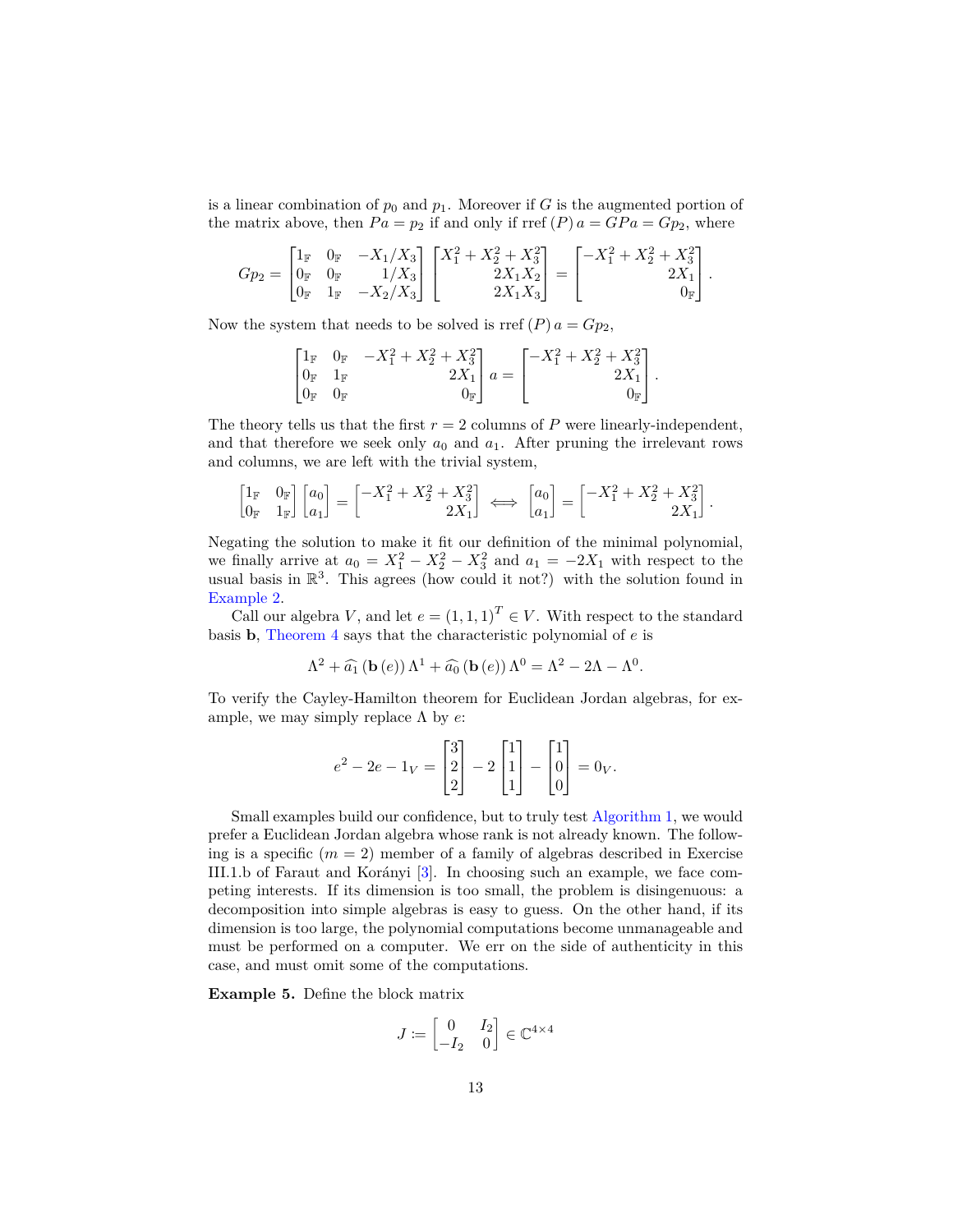and consider the *real* vector space

$$
V \coloneqq \left\{ X \in \mathbb{C}^{4 \times 4} \mid X^T = -X \text{ and } XJ = J\overline{X} \right\},\
$$

where  $\overline{X}$  denotes the entrywise complex conjugate. Under the Jordan- and inner-products  $X \circ Y := (XJY + YJX)/2$  and  $\langle X, Y \rangle := \text{trace}(X^*Y)$ , this vector space forms a Euclidean Jordan algebra. A bit of work shows that  $\mathbf{b} =$  ${b_1, b_2, b_3, b_4, b_5, b_6}$  forms a basis for *V*, where

|           |  |  |  |  | $\begin{bmatrix} 0 & 0 & 1 & 0 \end{bmatrix}$ $\begin{bmatrix} 0 & -1 & 0 & 0 \end{bmatrix}$ $\begin{bmatrix} 0 & -i & 0 & 0 \end{bmatrix}$<br>$b_1 = \begin{bmatrix} 0 & 0 & 0 & 0 \\ -1 & 0 & 0 & 0 \end{bmatrix}$ , $b_2 = \begin{bmatrix} 1 & 0 & 0 & 0 \\ 0 & 0 & 0 & -1 \end{bmatrix}$ , $b_3 = \begin{bmatrix} i & 0 & 0 & 0 \\ 0 & 0 & 0 & i \end{bmatrix}$ ,<br>$\begin{bmatrix} 0 & 0 & 0 & 0 \end{bmatrix}$ $\begin{bmatrix} 0 & 0 & 1 & 0 \end{bmatrix}$ $\begin{bmatrix} 0 & 0 & -i & 0 \end{bmatrix}$ |  |  |  |
|-----------|--|--|--|--|---------------------------------------------------------------------------------------------------------------------------------------------------------------------------------------------------------------------------------------------------------------------------------------------------------------------------------------------------------------------------------------------------------------------------------------------------------------------------------------------------------------------|--|--|--|
| $b_4 = 1$ |  |  |  |  | $\begin{bmatrix} 0 & 0 & 0 & 1 \end{bmatrix}$ $\begin{bmatrix} 0 & 0 & 0 & -i \end{bmatrix}$ $\begin{bmatrix} 0 & 0 & 0 & 0 \end{bmatrix}$<br>$\begin{bmatrix} 0 & 0 & 1 & 0 \ 0 & -1 & 0 & 0 \end{bmatrix}$ , $b_5 = \begin{bmatrix} 0 & 0 & i & 0 \ 0 & -i & 0 & 0 \end{bmatrix}$ , $b_6 = \begin{bmatrix} 0 & 0 & 0 & 1 \ 0 & 0 & 0 & 0 \end{bmatrix}$ .<br>$\begin{bmatrix} -1 & 0 & 0 & 0 \end{bmatrix}$ $\begin{bmatrix} i & 0 & 0 & 0 \end{bmatrix}$ $\begin{bmatrix} 0 & -1 & 0 & 0 \end{bmatrix}$          |  |  |  |

Using [Lemma 1,](#page-5-0) we compute

$$
M_{\mathbf{b}} = -\frac{1}{2} \begin{bmatrix} 2X_1 & 2X_2 & 2X_3 & 2X_4 & 2X_5 & 0_R \\ X_2 & X_1 + X_6 & 0_R & 0_R & 0_R & X_2 \\ X_3 & 0_R & X_1 + X_6 & 0_R & 0_R & X_3 \\ X_4 & 0_R & 0_R & X_1 + X_6 & 0_R & X_4 \\ X_5 & 0_R & 0_R & 0_R & X_1 + X_6 & X_5 \\ 0_R & 2X_2 & 2X_3 & 2X_4 & 2X_5 & 2X_6 \end{bmatrix}.
$$

The unit element in this algebra is  $1_V = -J$ , and its **b**-representation is  $(-1, 0, 0, 0, 0, -1)^T$ . If we embed that vector into  $R^{6 \times 1}$  and call the result  $p_0$ , then the columns  $p_1$  through  $p_6$  can be found using [Proposition 2.](#page-6-1) The results however are not amenable to transcription.

The remainder of [Algorithm 1](#page-11-0) produces the polynomials  $a_0 = X_1 X_6 - X_2^2$  $X_3^2 - X_4^2 - X_5^2$  and  $a_1 = X_1 + X_6$ , showing that the rank of this algebra is two. Moreover by [Theorem 4,](#page-10-0) if  $X \in V$  has the basis representation  $\mathbf{b}(X) =$  $(x_1, x_2, x_3, x_4, x_5, x_6)^T$ , then its characteristic polynomial is

$$
\Lambda^{2} + (x_{1} + x_{6}) \Lambda + (x_{1}x_{6} - x_{2}^{2} - x_{3}^{2} - x_{4}^{2} - x_{5}^{2}) \Lambda^{0}.
$$

For a quick check, we note that this gives the correct answers  $\Lambda^2$  for  $X = 0_V$ , and  $(\Lambda - \Lambda^0)^2$  for  $X = 1_V$ .

#### **References**

<span id="page-13-0"></span>[1] John A. Beachy and William D. Blair. *Abstract Algebra*. Waveland Press, Long Grove, Illinois, fourth ed., 2019. ISBN 9781478638698.